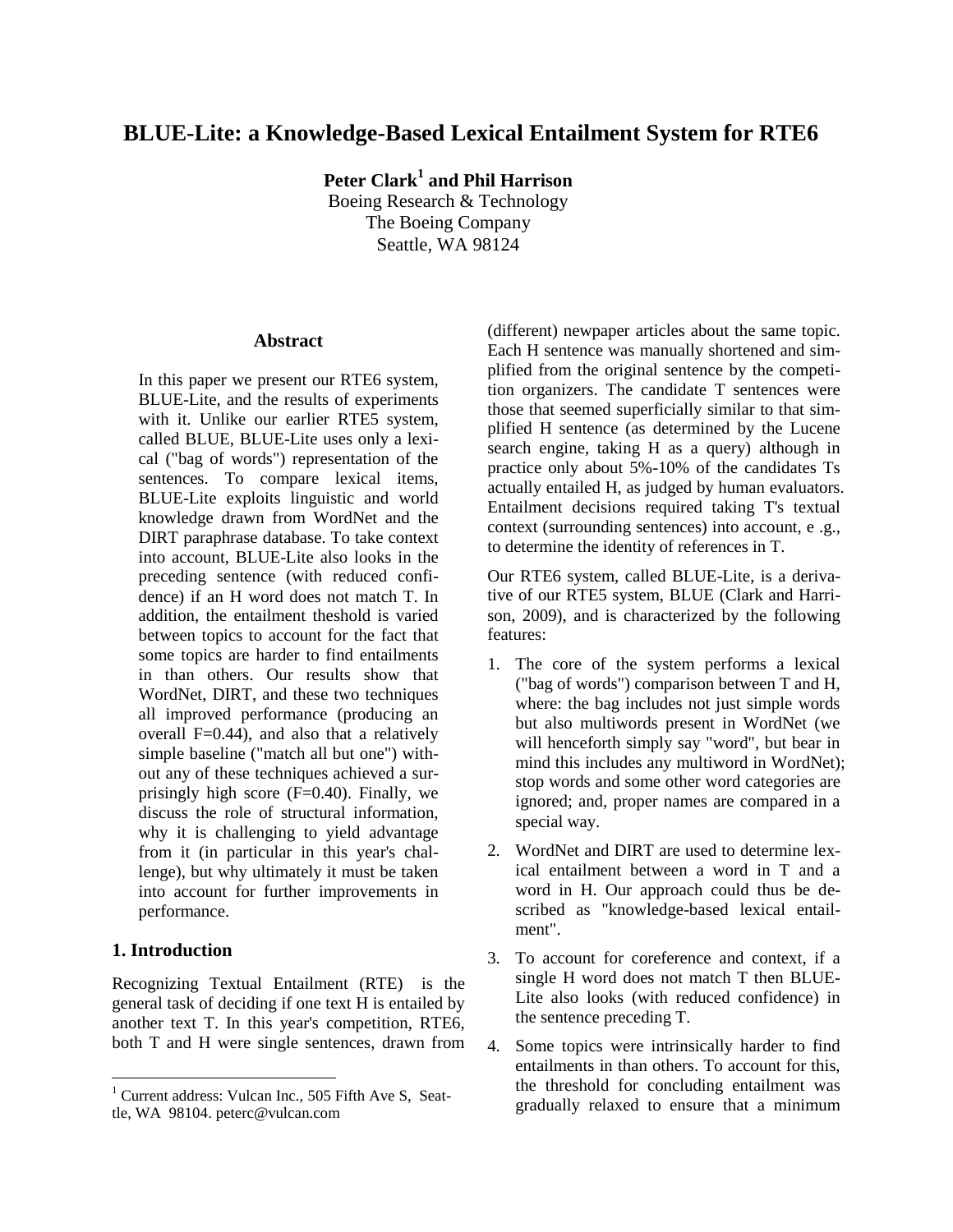number of entailments were found in each topic.

Most strikingly, unlike BLUE, BLUE-Lite makes no use of structural (parse-based) information in entailment decisions. In RTE5, BLUE concluded entailment if either a structural (syntactic) comparison of T and H suceeded (tolerating up to 1 mismatch, or a knowledge-based lexical (bag-of-words) match succeeded. In this year's task, BLUE was finding only a small number of entailments using this approach, so we modified the bag-of-words comparison to also tolerate 1 mismatch. This significantly improving the F-score, but also removed the need for the structural comparison: If the bagof-words comparison succeeded with 1 mismatch, then it necessarily follows that the structural comparison would also succeed with 1 mismatch (as it is a stricter comparison), obviating the need for the structural comparison in the first place. Informal experiments with allowing 2 mismatches in the structural comparison produced poor results, and so for this year we only used the bag-of-words module, as the pipeline architecture of BLUE made the structural comparison redundant. Although there are alternative ways of combining structural and lexical information (e.g., weighted voting) in which structural information would not be redundant, we have not explored those, and thus there is still potential for further improvement by reintroducing structural analysis into future versions of the system.

In the rest of the paper we first describe BLUE-Lite in detail. We then summarize and give examples of its performance in RTE6, including a characterizations of the various ways in which it fails on some entailments. Finally, we discuss why a purely lexical approach performs relatively well, but why ultimately structural analysis needs to be reintroduced to obtain further performance improvements.

### **2. System Description**

BLUE-Lite's four main characteristics are:

- 1. selectively generating and comparing a bag of words for T and H,
- 2. use of lexical and world knowledge from WordNet and DIRT for these comparisons,
- 3. use of the sentence preceding T to account for context and coreference, and

4. varying the entailment threshold depending on topic.

We describe each of these in turn.

### **2.1 Lexical Analysis of T and H**

To compare T and H sentences, BLUE-Lite first converts each sentence into a bag of "words", where a "word" can be a normal word or a multiword (compound noun, phrase, etc.) present in WordNet's vocabulary. Thus, for example, "Irish Republican Army" is treated as a single (compound) word as that phrase is a member of a WordNet synset (IRA#n1). To generate the bag, the sentence is first parsed to identify words (including multiwords) and parts of speech in the sentence. Words are output in their root form. Our (untested) assumption is that parsing will provide a better word analysis of the sentence than using a lightweight tagger. Parsing is performed using SAPIR, a broad-coverage chart parser (Harrison & Maxwell, 1986), that includes WordNet's lexicon within it. If a parse fails then partial parse fragments are collected, such that all the words in the sentence are accounted for in some way.

Second, words that are not in the four major partof-speech categories (noun, verb, adjective, adverb) are dropped. Finally, any remaining stop words, pronouns, and a small number of "light verbs"<sup>2</sup> (verbs with little semantic weight) are dropped. For example:

916/120/574/1:

**T:** The Christian Science Monitor newspaper on Monday pleaded for the release of American reporter Jill Carroll...

**H:** Jill Carroll was abducted in Iraq.

will produce the bags:

**T:** "Christian Science" "Monitor" "newspaper" "Monday" "plead" "release" "American" "reporter" "Jill" "Carroll" …

**H:** "Jill" "Carroll" "abduct" "Iraq"

### **2.2 Knowledge-Based Lexical Comparison**

BLUE-Lite's basic entailment mechanism is to see if each word in H is "entailed" by a word in T, e.g., "big" entails "large". This notion of "entailment" is

 $2$  These are: be, occur, happen, exist, start, end, begin, finish.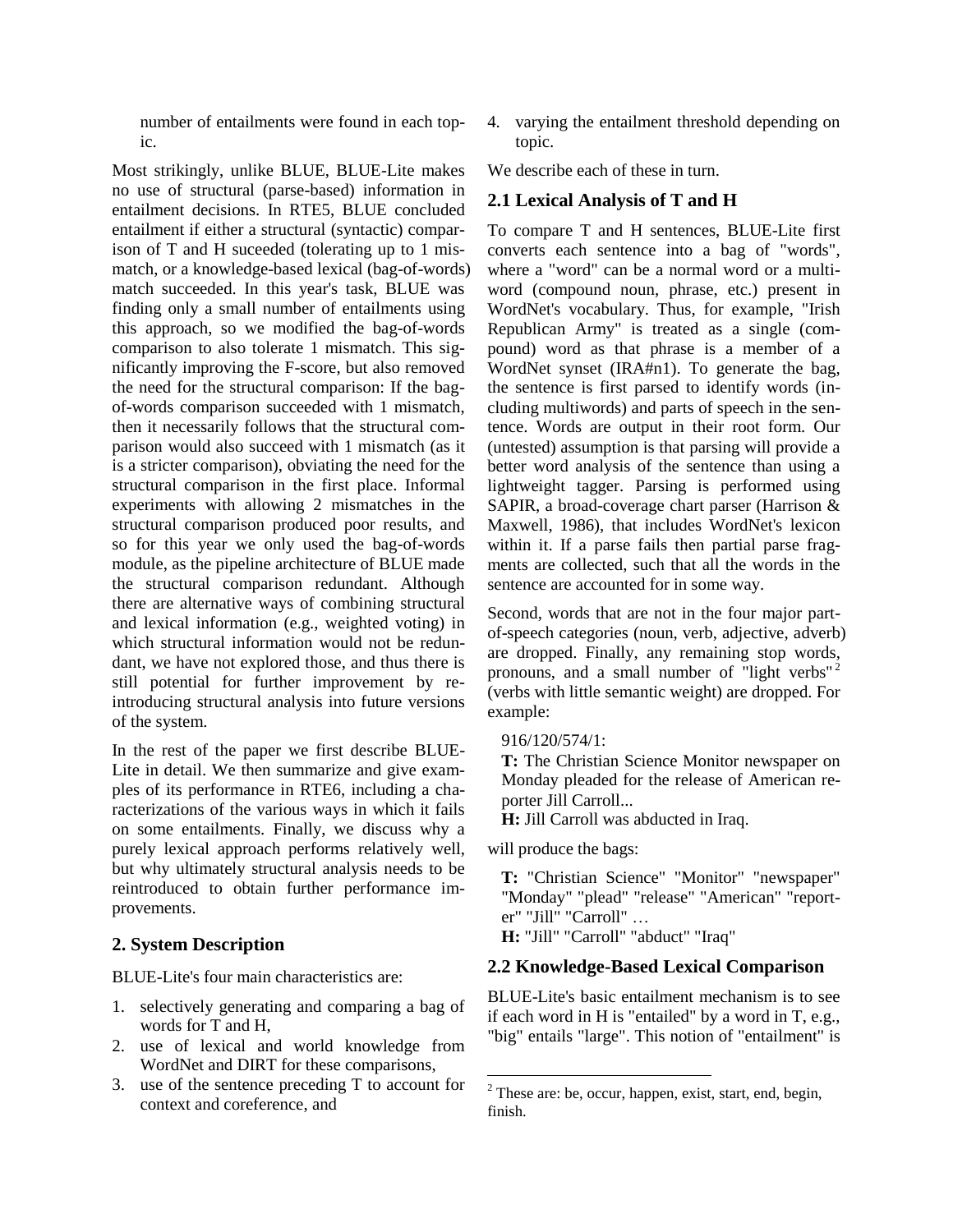clearly weak as semantic arguments to (the predicate denoted by) the words are assumed to be the same, rather than checked through syntactic analysis. (We return to discuss this assumption later in Section 5). WordNet and DIRT are used extensively to determine word entailment as follows:

### **2.2.1 WordNet**

WordNet (Fellbaum, 1998) is used to compare a T word and an H word in two stages:

- 1. **Collect possible word meanings (synsets):**  For each word, BLUE-Lite collects possible synsets for it (i.e., the concepts it might denote).
- 2. **Search for an entailment relation:** The system then searches for an entailing WordNet relation between a synset of the T word and a synset of the H word.

In doing this, BLUE-Lite is considering all possible meanings of a word, and will conclude entailment if some meaning of the T word entails some meaning of the H word, on the grounds that if there is a relationship between senses of two words, then those senses were probably the senses intended by the author (a principle used by many word sense disambiguation algorithms (Navigli, 2009)).

#### **1. Collect possible word meanings (synsets)**

To identify the synsets corresponding to a word, we use several WordNet relations:

**a. Basic Synset Collection:** First, BLUE-Lite collects the synsets S that the word is a member of. The part of speech of the word is ignored for this, on the assumption that (usually) the same word with different parts of speech will have a similar meaning.

**b. Morphosemantics:** WordNet includes a morphosemantic database (Fellbaum, Osherson, and Clark, 2007) that relates noun senses and verb senses together distributed as a WordNet add-on ("standoff") file<sup>3</sup>. We use this to expand noun senses in the bag with their equivalent verb senses, and vice versa. The morphosemantic database includes entries such as:

build#v1 -agent→ maker#n1

stating that maker#n1 is the agent of build#v1 events. The identity relation - the one we are interested in here - is named "event", e.g.,:

```
build#v1 -event→ construction#n1
```
stating that construction#n1 denotes the actual event build#v1 (i.e. is a nominalization of the event itself). Thus, all noun and verb senses in the bag are augmented with their equivalent verb and noun senses, by following the "event" link in the morphosemantic database.

**c. Pertains To:** WordNet's "pertains-to" relation connects approximately equivalent (senses) of nouns, adjectives, and adverbs, e.g.,:

rapidly#r1 ←pertains-to→ quick#a1

All synsets pertained to by members of S are added to S.

**d. Similar To:** WordNet has a similar-to link relating adjective senses with approximately equivalent meaning, for example:

nice#a1 ←similar-to→ pleasant#s2

where "a" denotes adjective and "s" denotes a "similar adjective". ("s" is a somewhat redundant label stemming from historical development of WordNet). For any adjective sense in S, BLUE-Lite also adds the similar adjective senses to S using this relation. One special exception is made, namely to ignore cardinal#a2 (as in "cardinal number"), which is recorded as similar-to each integer in WordNet (one#s1, two#s1, etc.), although they are clearly not synonymous - this appears to be a semantic error in WordNet (v2.0).

### **2. Searching for an Entailment Relation**

Given the synsets for a T word and an H word, as collected using the above method, BLUE-Lite then searches for an entailment relation from a T synset to an H synset. If one is found, then the T word is considered to entail the H word. Four WordNet entailment relations are used:

**Equivalence:** If the two words have a synset in common, they entail each other.

**Hypernym:** If an H sense is a hypernym (generalization) of a T sense, it is entailed, e.g.,

car#n1 −WN−isa→ vehicle#n1

<sup>&</sup>lt;sup>3</sup> http://wordnet.princeton.edu/wordnet/download/ standoff/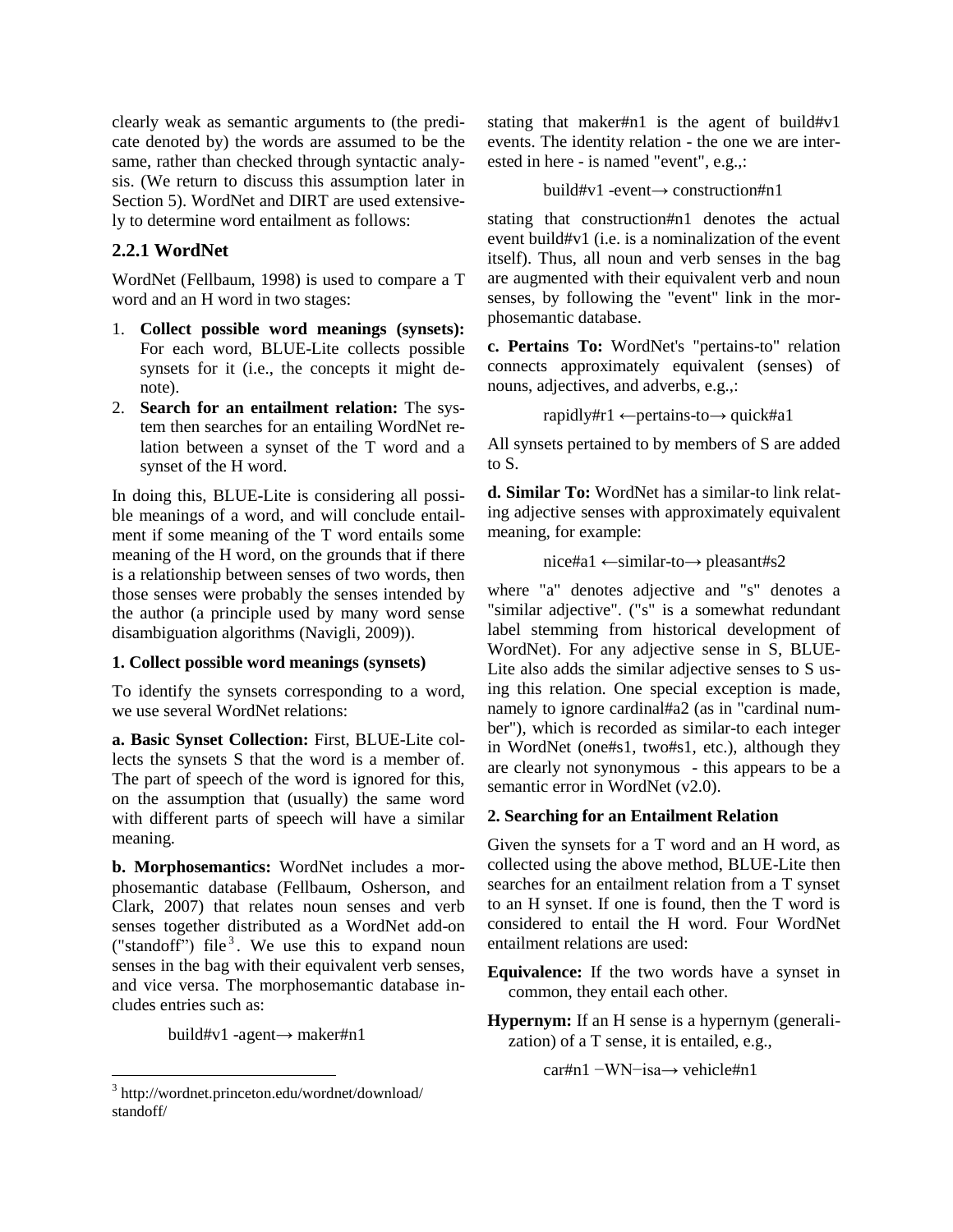**Part of:** If a T sense is a part of an H sense, then the H sense is entailed. This is the mp (meronym part) relation in WordNet, e.g.,

Baghdad#n1 –WN-part-of→ Iraq#n1

**Substance of:** If a T sense is a substance of an H sense, then the H sense is entailed. This is the ms (meronym substance) relation in WordNet, e.g.,

snow#n2 –WN-substance-of→ snowball#n4

#### **2.2.2 The DIRT Paraphrase Database**

In addition to WordNet, BLUE-Lite also uses the DIRT database to search for an entailment relation between two words. DIRT itself (Lin and Pantel, 2001, Pantel et al., 2007) contains approximately 12 million paraphrases, discovered automatically from text, of the form:

 $(X$  *relation*<sub>1</sub>  $Y$  $) \leftrightarrow (X$  *relation*<sub>2</sub>  $Y$  $)$ 

where relation is a dependency path between constitutents X and Y, and the implication denotes that the two patterns occurred in distributionally similar contexts. Empirically, this happens when the two patterns have similar meaning (i.e., are paraphrases), or when one implies the other (reflecting some general knowledge about the world). Two example DIRT rules are:

> X loves  $Y \leftrightarrow X$  adores Y X loves  $Y \leftrightarrow X$  has a passion for Y

In fact, a large number of the DIRT paraphrases are of the simple form:

 $X$ *verb*  $Y \leftrightarrow X$ *verb'* Y

Here, because the dependency paths in the condition and action are the same, we can infer a wordlevel substitution inference that  $verb \rightarrow verb'$ . In many cases these duplicate WordNet's synonym and hypernym relations, but in many cases they denote new inferential relationships outside WordNet, such as "kiss"  $\leftrightarrow$  "love", "meet"  $\leftrightarrow$  "visit", and "market"(v)  $\leftrightarrow$  "sell". BLUE-Lite uses these DIRT-derived inferential relationships when computing subsumption between words in the bags. Although this technique ignores paraphrases that use longer dependency paths, these longer path paraphrases seem, from informal experience, to be less reliable, and hence we believe we are exploiting the most reliable part of DIRT. Note that, unlike the WordNet comparisons, the DIRT comparisons are between words rather than between word senses.

An illustration of entailment using both WordNet and DIRT is:

 $916/120/574/1<sup>4</sup>$  (BLUE-Lite got this right): **T:** ...Jill Carroll, seized in Baghdad... **H:** Jill Carroll was abducted in Iraq. via:  $"Jill"(n) \leftrightarrow "Jill"(n)$  $"Carroll"(n) \leftrightarrow "Carroll"(n)$  $"abduct" (v) \leftarrow DIRT \rightarrow "seize" (v)$  $"Iraq"(n) \leftarrow WN-part-of-'Baghdad"(n)$ 

### **2.2.3 Comparing Names**

There is one important exception to simple word comparison in BLUE-Lite, namely the way it handles proper nouns (e.g., names). BLUE-Lite makes the assumption that two names (sequences of proper nouns) are coreferential if their last noun is the same. For example, "Barak Obama", "Obama", "President Obama", "Mr Barak Obama", etc. are all treated as coreferential as the last noun in the sequence is "Obama". Thus when comparing bags of words, if an H proper noun is not found in T, but *is* part of a proper noun sequence in the original H sentence whose last element *is* found in T, than that proper noun is deemed to match, on the grounds that it is part of a matching, multiword proper noun. An illustration is below:

909/214/72/10 (BLUE-Lite got this right): **T:** Adams has made a direct appeal... **H:** Gerry Adams made a direct appeal... via:

"Adams"  $\leftrightarrow$  "Adams" "Gerry"  $\leftrightarrow$  (extra part of the name "Adams")  $"make" \leftrightarrow "make"$ ... ...

Here, the non-matching H word "Gerry" is recognized as part of the compound name "Gerry Adams", and hence treated as if it matched, rather than counted as a mismatch.

The policy of "same last name  $=$  same entity" can clearly go wrong, e.g., topic 912 in the development data had articles referring to both Cindy Shehan and Casey Shehan, sometimes causing corefe-

  $4$  This notation shows the IDs of Topic/H/Document/T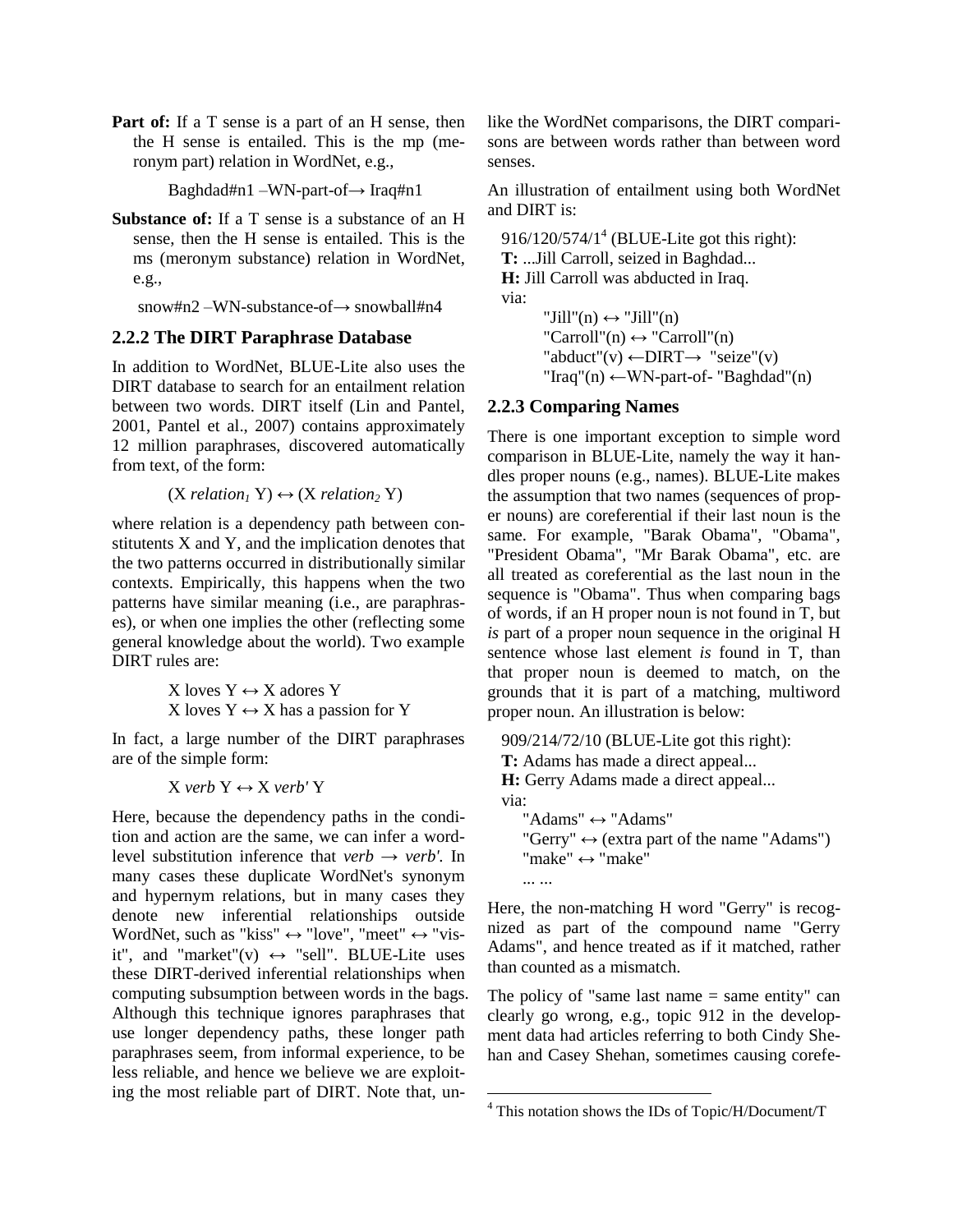rence errors if both names occurred in the T-H pair. However, empirically, these problems appeared to be more the exception rather than the rule.

#### **2.3 Context and Using Preceding Sentences**

A characteristic of RTE6 is the need to use information from the textual context of T (i.e., the surrounding sentences) to help determine entailment. The most obvious case of this is for anaphora resolution, for example:

924/148/307/2 (BLUE-Lite got this right):

- **T-1:** ...drug Vioxx...
- **T:** Merck...pulled the...pain drug...
- **H:** Vioxx is a pain drug.

Here, T in isolation does not entail H, but T in context does because the context shows that "the pain drug" in T refers to "Vioxx", mentioned in the preceding sentence T-1. In general, coreference resolution is very hard, in particular with newspaper articles where references can be oblique or even completely implicit, and often use very different wording to the referents they denote. Rather than attempting full coreference resolution, we adopted an approximate approach whereby if an H word was not entailed by any T word, BLUE-Lite looked (anywhere) in the preceding sentence for an entailing word with reduced confidence, on the grounds that an entity mentioned in the sentence preceding T might be (with reduced confidence) anaphorically or implicitly also part of the semantics of T itself.

### **2.4 Varying the Entailment Threshold**

Finally we used a technique to vary the threshold used to conclude entailment on a per-topic basis. RTE6 includes 10 data sets, each about a quite different news topic. We found that, given a fixed entailment threshold, the number of entailments that BLUE-Lite found per topic varied quite considerably, although the actual number of entailments per topic is roughly constant (50-100), reflecting the fact that BLUE-Lite found some topics harder to find entailments in than others. This is illustrated in Figure 1, showing the F-score obtained at the following different thresholds for entailment:

- **0 mismatches:** all H words must be entailed by the T words.
- **1 mismatch within 1:** all but one H word must be



**Figure 1:** The optimal entailment threshold (allowed mismatches) varies considerably depend-

ing on the topic.

entailed by the T words, and the unmatched H word must be entailed by the sentence immediately preceding T.

- **1 mismatch within 2:** all but one H word must be entailed by the T words, and the unmatched H word must be entailed by the two sentences immediately preceding T.
- **1 mismatch:** all but one H word must be entailed by the T words.
- **2 mismatches:** all but two H words must be entailed by the T words.

Note that each new threshold is progressively weaker than the previous, thus catching all the previous's entailments plus new ones.

The most important thing to note in Figure 1 is how much the curves vary: Some topics, e.g., topic 909, already have a high F-score at the strictest threshold, reflecting that even at that threshold a large number of entailments are found. Other topics, e.g., topic 922, have a poor F-score at the strictest threshold, reflecting that few entailments were found at that threshold, and that weakening it improves recall and hence F-score, reaching an optimum at a weaker threshold.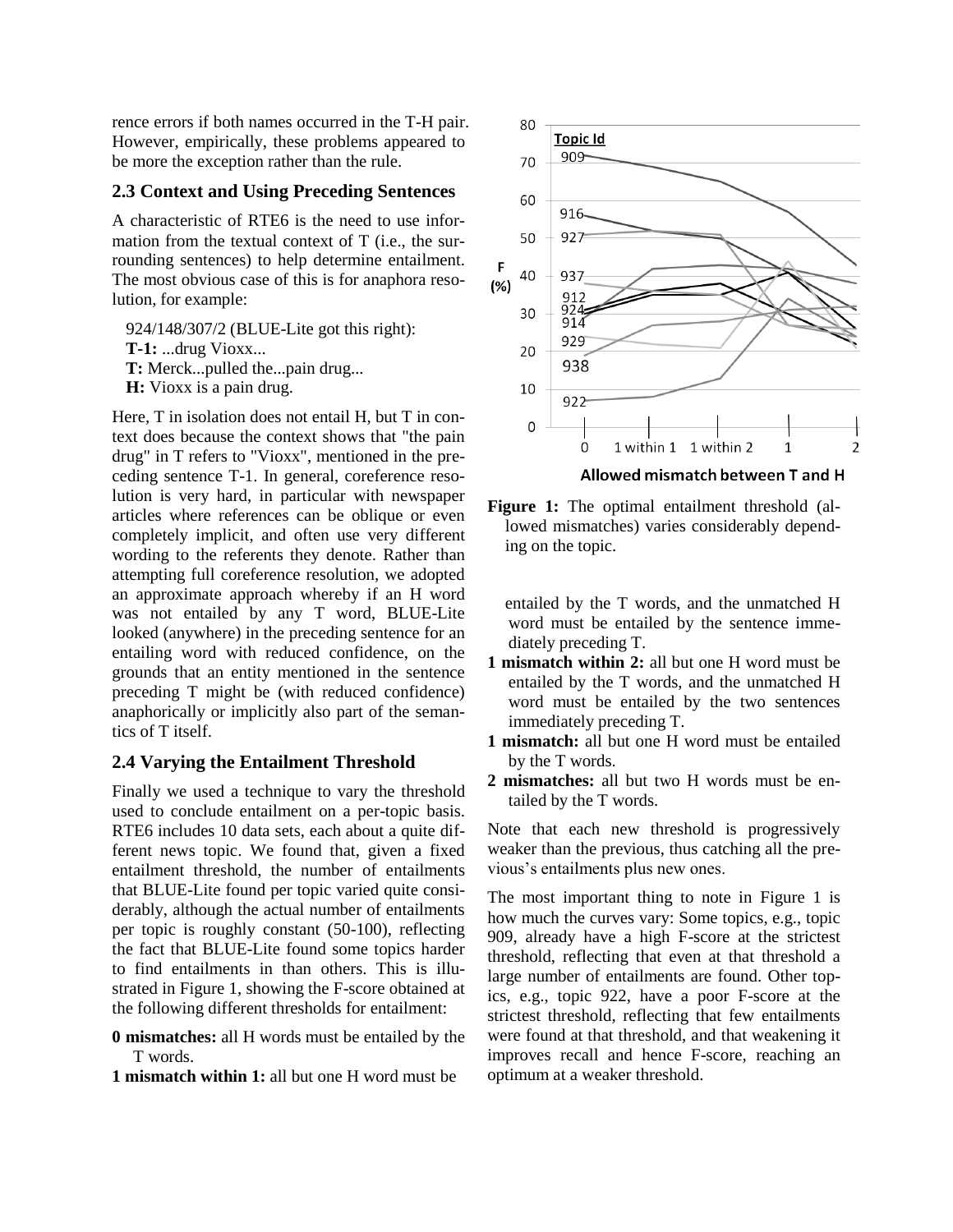Although the number of entailments per topic found by BLUE-Lite varies (for a given threshold), the actual number of entailments in the training data per topic is approximately constant (about 50- 100). Thus to help BLUE-Lite's performance in "difficult" topics, for each topic the threshold for concluding entailment was iteratively relaxed until a fixed minimum number N of entailments was found for that topic, with the aim of finding the threshold corresponding to the peak F-measure performance for that topic. The optimal value of N (=45) was found by generating a performance vs. N curve on the training data.

#### **2.5 Search**

Finally we note that finding the best pairing of T and H words is a search process, as each H word may be entailed by more than T word. As the H sentences are relatively short, BLUE-Lite does an exhaustive search to find the best pairings.

### **3. Evaluation**

We now present the results of our experiments, followed by a more detailed failure analysis. In the experiments, we compared performance using three fixed degrees of "strictness" for concluding entailment as follows:

- **0 mismatches:** all H words must be entailed by the T words.
- **1 mismatch within 1:** all but one H word must be entailed by the T words, and the unmatched H word must be entailed by the sentence immediately preceding T.
- **1 mismatch:** all but one H word must be entailed by the T words.

and also the variable entailment threshold, as described earlier in Section 2.4:

**Variable:** Chose the most restrictive threshold per topic (0 mismatches, 1 mismatch within 1, or 1 mismatch) that also produces at least N (45) entailments.

We also ran the system ablating DIRT, WordNet (WN), and both, to measure the effects of each knowledge resource. The overall results (microaveraged F-measure, shown as a percentage) are shown in Table 1.

| <b>Performance on RTE6 Development Set</b> |  |
|--------------------------------------------|--|
|                                            |  |

| Knowledge            | <b>Entailment Threshold</b><br>(number of mismatches allowed) |                          |       |          |  |
|----------------------|---------------------------------------------------------------|--------------------------|-------|----------|--|
| Sources $\downarrow$ | 0                                                             | 1 with-<br>$\text{in}$ 1 |       | Variable |  |
| none                 | 21.81                                                         | 26.24                    | 39.72 | 39.72    |  |
| <b>DIRT</b>          | 25.07                                                         | 31.06                    | 39.72 | 40.45    |  |
| WN                   | 31.81                                                         | 36.36                    | 39.69 | 43.27    |  |
| WN+DIRT              | 37.59                                                         | 40.30                    | 35.29 | 42.68    |  |

#### **Performance on RTE6 Test Set**

| Knowledge            | <b>Entailment Threshold</b><br>(number of mismatches allowed) |                          |       |          |
|----------------------|---------------------------------------------------------------|--------------------------|-------|----------|
| Sources $\downarrow$ | $\theta$                                                      | 1 with-<br>$\text{in}$ 1 |       | Variable |
| none                 | 23.35                                                         | 27.66                    | 40.35 | 40.56    |
| <b>DIRT</b>          | 25.47                                                         | 30.72                    | 40.55 | 39.57    |
| WN                   | 35.44                                                         | 39.41                    | 38.68 | 40.02    |
| <b>WN+DIRT</b>       | 37.20                                                         | 41.56                    | 38.74 | 43.99    |

**Table 1:** BLUE-Lite's performance on RTE6 (Micro-averaged F-measure, shown as a percentage)

There are several interesting items of note. First, a striking feature of these tables is the third column: The simple strategy of a bag-of-words match, with 1 mismatch is allowed, produces an F-measure of around 40%, even without WordNet and DIRT. Although there is some selectivity used in picking the "bag of words" (Section 2.1), and names are compared in a special way, it is still surprising this strategy does so (relatively) well, even when words are compared using simple equality (no WordNet or DIRT).

Second, the data shows that BLUE-Lite is able to improve on this F-meaure by using DIRT, Word-Net, and either a "1 mismatch within 1" or "variable" entailment threshold. Although the trends are not completely uniform, the "1 mismatch within 1" threshold scored around 41%, while the the variable (topic-specific) threshold scored around 43%- 44%. The optimal configuration of the system was using WordNet, a variable entailment theshold, and (on the test data) DIRT all together.

Third, varying the entailment threshold (the last column in Table 2) generally produced the best results. The particular way the variability is controlled is a little unsatisfying as it exploits an idiosyncracy of the RTE6 data, namely that the total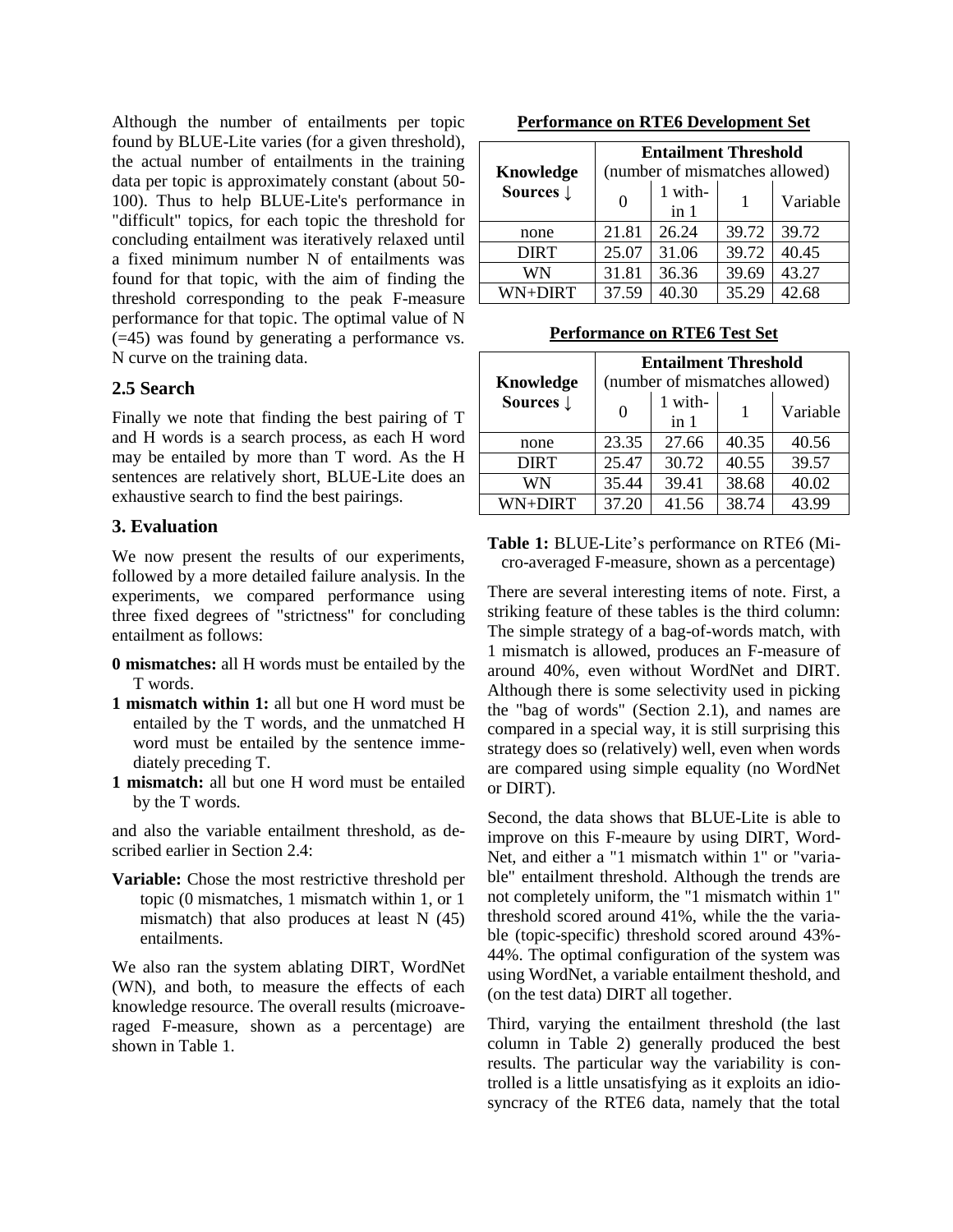number of entailments per topic is approximately constant (around 50-100). However, even with real world problems, one might still be able to estimate how hard it is to find an entailment (e.g., shorter sentences may be easier to entail than longer ones; common words may be easier to entail than rare words), and hence be able to vary the entailment threshold based on that guess. Thus at a general level, varying the entailment threshold based on characteristics of the problem and/or domain seems to be a technique that is potentially portable to other entailment settings, and worth exploring further.

A useful way of understanding these results, in particular the low results using a stricter threshold for entailment, is that the first task for BLUE-Lite is to simply find enough entailments. Requiring all H words to match T (the first column, 0 mismatch) is too strict a criterion, producing too low a recall in most topics and hence low F-measures. However, when this criterion is relaxed so that enough entailments are found, the focus then becomes one of ordering those entailments well. The results suggest that WordNet and DIRT together provide some benefits for this ordering, and that varying the entailment threshold provides a better means for choosing a cutoff point along that ordering.

#### **4. Failure Analysis**

To understand BLUE-Lite's performance more, we examined cases where BLUE-Lite made a mistake, in particular boundary cases where BLUE-Lite strongly (perfect match) concluded entailment for a non-entailing pair, and where BLUE-Lite strongly (large mismatch) rejected entailment for an entailing pair. We identified twelve broad classes of problems, as follows:

### **4.1 Order-Independent Analysis of T and H**

Clearly ignoring syntactic structure inherently limits BLUE-Lite's performance; just because H has the same (or entailed) words in it as T does not mean those words will be related in similar ways, or even at all. Two examples of such failures are:

912/74/569/10 (BLUE-Lite wrong, saying YES): **T:** ...the mother of a ... Marine killed in Iraq...sided...with Sheehan.

**H\* <sup>5</sup> :** …Sheehan was killed in Iraq.

937/259/608/17 (BLUE-Lite wrong saying YES): **T:** Whittington owns property in...Austin... **H\*:** …Whittington is from Austin.

In both these cases, H is clearly not entailed by T, even though it contains the same words. These kinds of errors are more common if one mismatch is allowed, e.g.,:

929/11/614/3 (BLUE-Lite wrong, saying YES): **T:** Texas is also looking for states to house 360 refugees...Passey told reporters... **H\*:** A state of emergency was declared… "state"(n)  $\leftrightarrow$  "state"(n) "emergency"(n)  $\leftrightarrow$  [no match] "declare"(v)  $\leftarrow$ WN-isa- "tell"(v)

In this case, the two occurences of the word "state" have been treated as equivalent, although here their senses are completely diffferent.

However, although these examples clearly illustrate the inherent limitations of ignoring word order and syntax, in practice these problems are less common than one might expect. We discuss this in more detail later in Section 5.

### **4.2 Use of WordNet**

Table 1 illustrates that WordNet provides some leverage for us, contributing an additional 0%-10% in F measure depending on the system configuation. A typical example of WordNet's use is:

924/153/497/10 (Blue got this right): **T:** Merck pulled ...Vioxx off the market... **H:** Merck withdrew Vioxx from the market. via:

"withdraw"(v)  $\leftarrow$ WN-isa- "pull"(v)

WordNet-related errors occurred primarily when BLUE-Lite found a WordNet connection between words that were clearly unrelated in the sentences themselves. Although this is primarily a problem with BLUE-Lite's lexical approach rather than WordNet itself, WordNet can exacerbate the problem by enabling more matches to be found, both good and bad. For example, WordNet found an incorrect match between "destruction" and "kill" in the example below:

 <sup>5</sup> We use the notation "**H\***" to denote an H that is NOT entailed by T.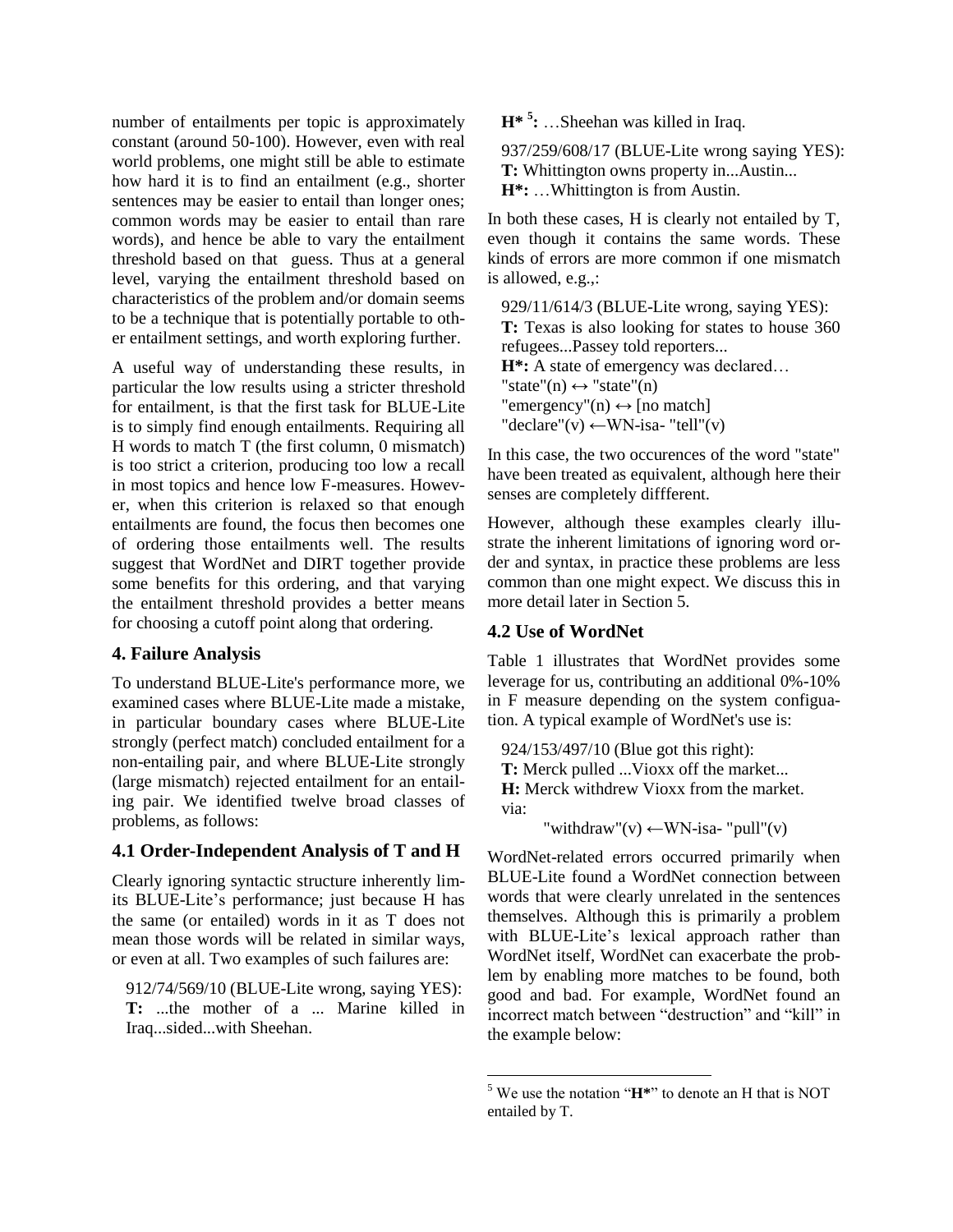912/74/2/9 (BLUE-Lite wrong, saying YES):

**T:** ...Iraq...had weapons of mass destruction...Shehan...

**H\*:** Casey Sheehan was killed in Iraq.

via:

 $"kill"(v) \leftarrow \text{WN-synonym} \rightarrow "destruction"(adj)$ 

In addition, occasionally some obscure or questionable word senses in the WordNet database (version 2.0) caused errors, for example:

924/148/309/17 (BLUE-Lite wrong saying YES): **T**: … Vioxx could have an impact on...the drug.... **H\*:** Vioxx is a pain drug.

via:

"pain"(n)  $\leftarrow$ WN-isa- "have"(v)

where the WordNet sense of "have" used was:

**have#v12:** "have": suffer from; be ill with; as in "She has arthritis".

This is clearly a dubious sense to assign to "have".

Overall, the primary advantage of WordNet was its ability to frequently connect related words that were lexically dissimilar but semantically related via entailment. Some additional, interesting, good examples of this from the development set runs were:

"market"(n) ← "sale"(n) "study"(n) ↔ "report"(v) "increase"(v) ← "elevate"(v) "fall"(v) ↔ "decline"(v) "misleading"(adj) ↔ "false"(adj) "US"(n) ↔ "American"(adj) "stock"(adj) ← "share"(n)

Although this mechanism can clearly go wrong often, it seemed to produce an overall net benefit as illustrated earlier in Table 1.

### **4.3 Use of DIRT**

DIRT, like WordNet, results in additional entailment relations between words. A good example of DIRT's use is:

916/120/574/1 (BLUE-Lite got this right): **T:** ...Jill Carroll, seized in Baghdad... **H:** Jill Carroll was abducted in Iraq. via:

abduct"(v)  $\leftarrow$ DIRT $\rightarrow$  "seize"(v)

Although many of the DIRT-derived relationships duplicate WordNet's, there are novel ones such as the above that can aid entailment. However, there are also numerous bad relationships, sometimes leading to bad entailments, for example:

924/153/497/9 (BLUE-Lite wrong, saying YES): **T:** Merck is redeploying...marketing...dedicated

to Vioxx... **H\*:** Merck withdrew Vioxx from the market.

via:

"withdraw"(v)  $\leftarrow$ DIRT $\rightarrow$  "redeploy"(v)

Some additional good examples of DIRT equivalences used on the development data are:

> $"run"(v) \leftrightarrow "oversee"(v)$ "mark"(v)  $\leftrightarrow$  "symbolize"(v) "say"(v)  $\leftrightarrow$  "report"(n) "shoot"(v)  $\leftrightarrow$  "injure"(v)

while some bad examples are:

"remember"(v)  $\leftrightarrow$  "expect"(v) "deliver"(v)  $\leftrightarrow$  "make"(n) "withdraw"(v)  $\leftrightarrow$  "back"(v) "shoot"(v)  $\leftrightarrow$  "get"(v)

Our results in Table 1 are somewhat inconclusive about the overall effect of DIRT; in some cases it slightly improves performance, while in others it slightly harms it. Further work is needed to better exploit this resource.

### **4.4 Missing Paraphrases**

Several failures were due to T and H expressing the same knowledge in significantly different ways, i.e., beyond simple paraphrase equivalences that DIRT or WordNet were able to recognize. For example, recognizing entailment in:

909/214/397/5 (BLUE-Lite wrong, saying NO):

**T:** ...Gerry Adams...appealed to IRA members to leave behind their "armed struggle" in favor of democratic politics.

**H:** Gerry Adams made a direct appeal to the Irish Republican Army to embrace purely democratic activity.

requires recognizing the equivalence of both

"appealed"  $\leftrightarrow$  "made a direct appeal" "in favor of democratic politics"  $\leftrightarrow$  "embrace purely democratic activity"

The first equivalence might be generalized and encoded as a rule that "*verb*"  $\leftrightarrow$  "make a *verbnominalization*". The second requires knowledge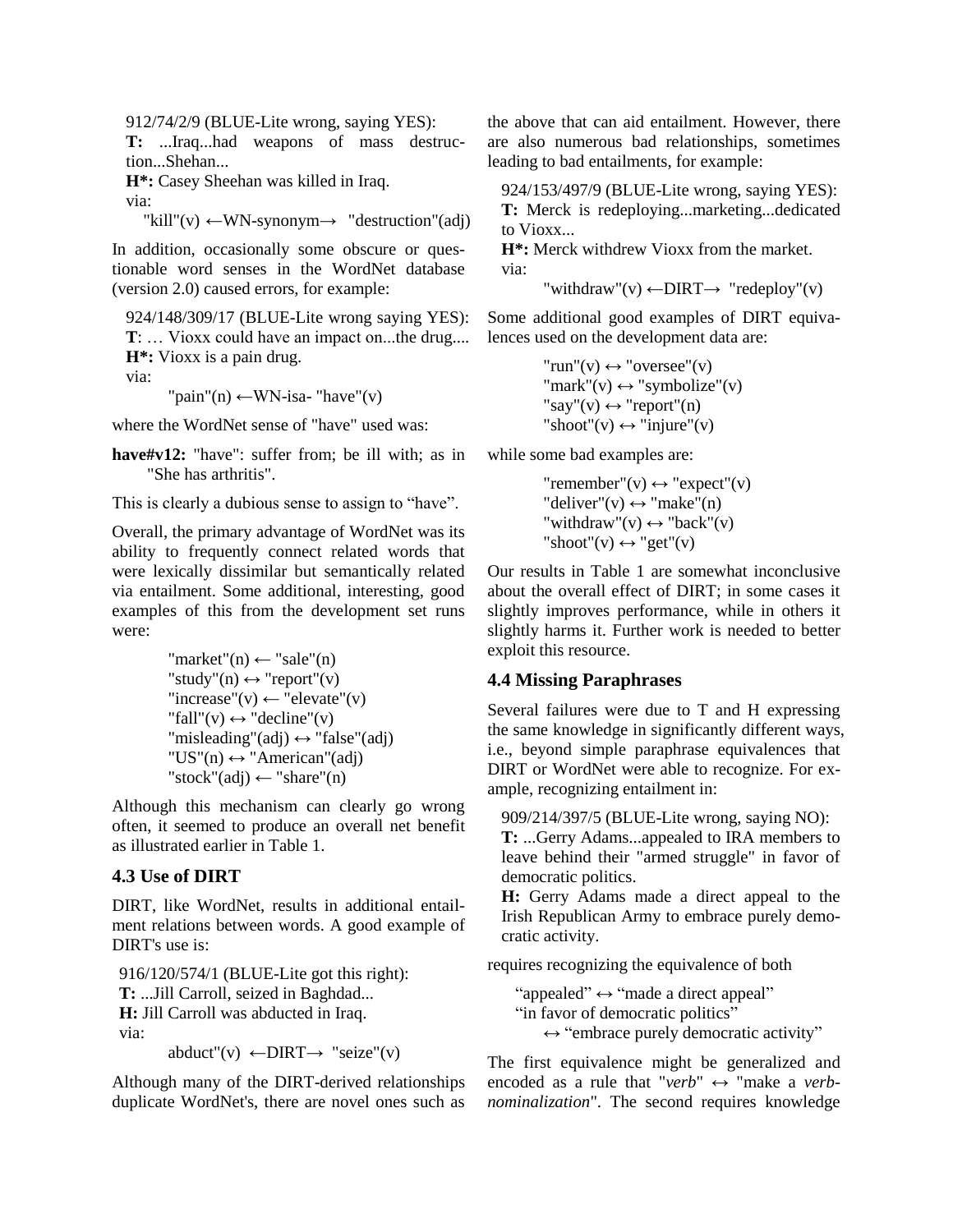that favoring something implies (metaphorically) embracing it. Knowing additional phrasal equivalences like this would help in determining entailment, although they would also necessitate structural analysis of the sentences to apply them.

### **4.5 Commonsense Knowledge**

Closely related to paraphrasing is the need for commonsense knowledge to conclude entailment. An interesting example is:

922/174/262/12 (BLUE-Lite wrong, saying NO): **T:** … the provision allowing secret searches of homes, businesses and personal property.

**H:** … provisions let police conduct secret searches of people's homes or businesses.

Concluding entailment here includes realizing that, among other things:

```
"homes" (T) -entails\rightarrow "people's homes" (H)
"allow searches" (T) 
    -entails→ "let police conduct searches" (H)
```
The first of these requires using the general knowledge that people live in homes. The second requires knowledge that "allow X" entails "letting Y conduct/do X", and that in this context (statutes about law enforcement) it is the police that are doing the searching.

Three other interesting examples are:

929/5/664/3 (BLUE-Lite wrong, saying NO):

**T:** Local schools have already closed...amid fears the hurricane could strike...

**H:** Texas braced for Hurricane Rita.

requiring knowledge that closing schools is a common means of bracing for a hurricane, and:

927/229/6/29 (BLUE-Lite wrong, saying NO): **T:** Jennings anchored ABC's evening news for two years...

**H:** Peter Jennings delivered the news to Americans each night.

requiring knowledge that anchoring the news involves delivering the news every night. (This example also requires knowing that ABC is American, and that an American broadcasting company will broadcast to Americans). Finally:

938/303/346/10 (BLUE-Lite wrong, saying NO): **T:** …the foundation will be a fund-raising organization.

**H:** The World Trade Center Memorial Foundation was created to raise money.

requires knowing that fund-raising implies raising money, and that (in this context) "will be" implies an intensional act ("was created to").

# **4.6 Geography & Other Factual Knowledge**

Some pairs required geographical knowledge, for example:

914/61/771/3 (BLUE-Lite wrong, saying NO):

**T:** ....explosions rocked tourist camps at Shitani and Ras Soltan....south of Taba.

**H:** ...blasts targeted tourist resorts in Sinai.

This example requires knowing that Shitani, Ras Soltan, or Taba are in the Sinai. WordNet does contain some limited geographical knowledge (e.g., that Baghdad is part of Iraq), but not at this level of detail. More systematic use of factual world knowledge would be very helpful here, or other parts of the T text could be used to identify the required information.

## **4.7 Arithmetic**

A few pairs required simple arithmetic, outside the scope of BLUE-Lite and a good example of a phenomenon clearly requiring more than a lexical solution. For example:

914/61/771/3 (BLUE-Lite wrong, saying NO): **T:** Shortly after the hotel blast, another two explosions rocked tourist camps...

**H:** Three blasts targeted tourist resorts...

Here "the blast"  $(T)$  + "two explosions"  $(T)$  = "Three blasts" (H), a reasonably complex task for an entailment system to recognize and perform.

### **4.8 Dates and Calendrics**

Date references can be difficult to align, and clearly a bag-of-words approach will be inadequate when the date is split into disconnected fragments. Similarly, relative dates (e.g., "last Tuesday") are complex and outside the capabilities of a bag-ofwords approach. A particularly difficult example exhibiting both is:

924/154/380/2 (BLUE-Lite wrong, saying NO):

**T:** Merck announced a global withdrawal Thursday of Vioxx...

**H:** Merck pulled Vioxx off the market on September 30, 2004.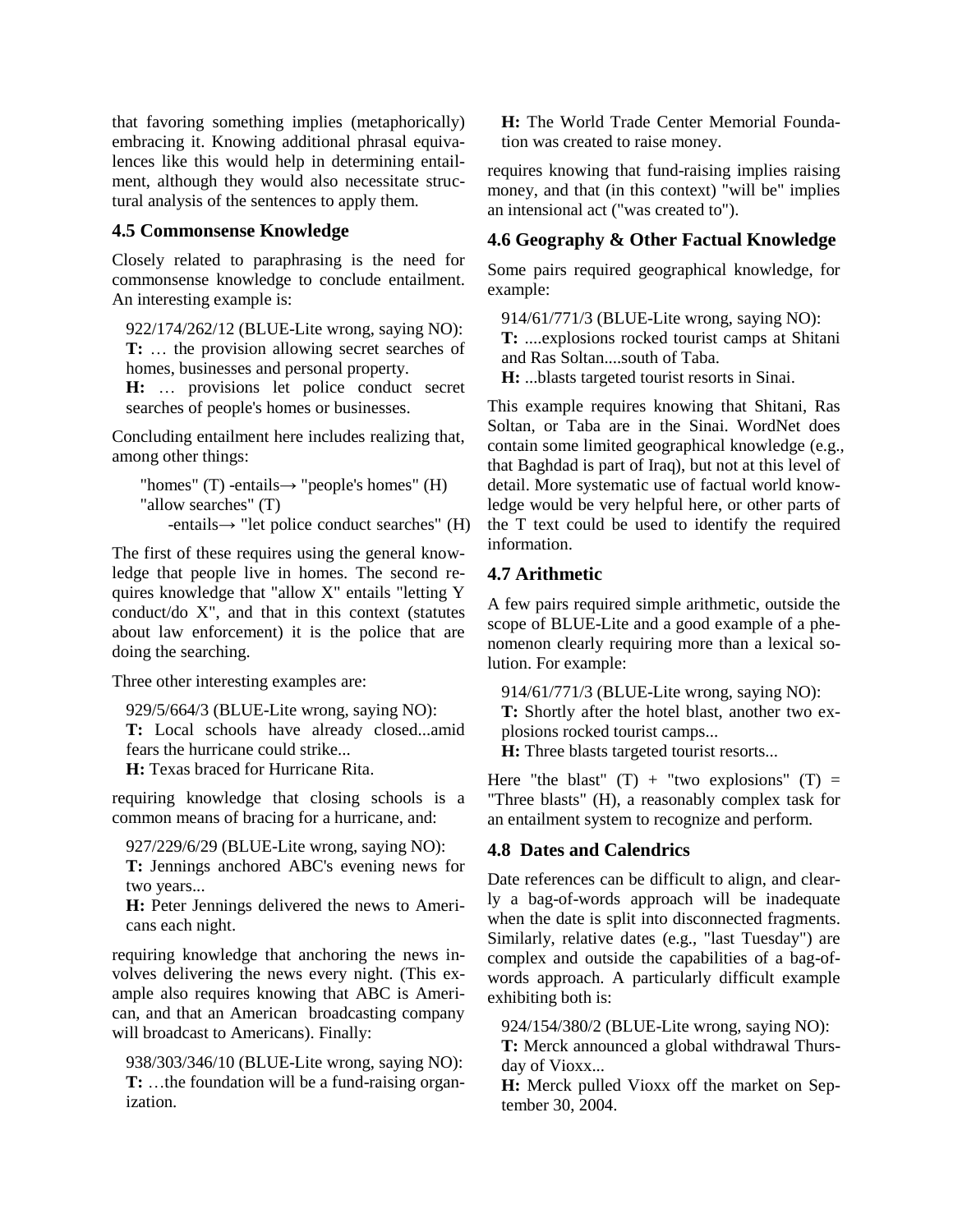This example requires realizing that "Thursday" (T) refers to the Thursday before the article date (Oct 1st 2004), which (from a calendar) happens to be September 30th, 2004. It also requires recognizing "September 30, 2004" as a date, rather than breaking it up (as BLUE-Lite does) into the bag {"September" "30" "2004"}.

#### **4.9 Modals and Negation**

Modals and negation can change the polarity of entailment (Nairn et al., 2006). However these phenomena cannot be handled without structural analysis, and hence they caused occasional errors for BLUE-Lite, for example:

924/153/309/23 (BLUE-Lite wrong saying YES): **T:** Merck announced that it would withdraw Vioxx from the market...

**H\*:** Merck withdrew Vioxx from the market.

Here, announcing X does not imply X itself, something that lexical matching is unable to detect and handle. (However, these phenomena seemed rare in the RTE6 data).

#### **4.10 Cataphora (Forward Reference)**

To handle anaphoric (backward) reference (in a limited way), BLUE-Lite looks at the sentence preceding T for a match if an H word does not match T. However, there are a few examples of cataphora (forward reference) where the referent occurs *after* T, e.g.,

912/74/2/1 (BLUE-Lite wrong, saying NO): **T:** The angry mother of a fallen U.S. soldier...

**T+2:** Cindy Sheehan told reporters...

**T+6:** Her son, Casey, 24, was killed in…Iraq...

**H:** Casey Sheehan was killed in Iraq.

In this case, the reference "The angry mother" is resolved two sentences later  $(T+2)$ , and the reference "a fallen U.S. soldier" is resolved 6 sentences later (T+6). This is well outside the scope of BLUE-Lite.

# **4.11 Morphology**

Occasionally, morphological variation caused entailments to be missed, for example:

937/258/644/1 (BLUE-Lite wrong, saying NO): **T:** a 78-year-old hunting partner...

**H:** Harry M. Whittington is 78 years old.

In this case, BLUE-Lite treated "78-year-old" as a single lexical item, that then did not entail the three items {"78" "years" "old"} in H.

#### **4.12 Idioms**

Occasionally, idioms result in very different phrasing of entailing sentences, e.g.,:

938/320/211/6 (BLUE-Lite wrong, saying NO):

**T:** The pools will be centered within, but slightly smaller than, the tower outlines.

**H:** The pools mark the footprints of the Twin Towers.

BLUE-Lite was unable to handle this example.

### **5 Coherence and Syntactic Structure**

### **5.1 The Coherence Conjecture**

As discussed earlier, it is somewhat surprising that "knowledge-based lexical entailment" works at all, given the volume of apparently important syntactic information that it ignores. We had a similar result last year where BLUE's use of syntax resulted in only a small (1%) improvement over using its knowledge-based bag-of-words module alone. Why is this, and why is it so hard to gain substantial advantage from syntactic/structural analyses of the sentences? A conjecture is as follows:

#### **The Coherence Conjecture**

If T and H are coherent (plausible, not nonsensical, consistent with commonsense knowledge, topically similar), and if two words in H also appear in T, then it is very likely that the semantic relationship between those two words in H, and the semantic relationship between those words in T, are the same.

The justification for this conjecture is that, if T and H are coherent, then this massively constrains the possible relationships that can exist between the two words, often so much that there is only one key relationship, and hence a system can reliably assume the relationship in T and in H are the same, without explicit structural/syntactic analysis to confirm it. To the extent that the Coherence Conjecture is true, we only need to find the H words in T; if the words are there, then it is a priori likely that the semantic relationship between the words is there also there, even without checking this through syntactic analysis.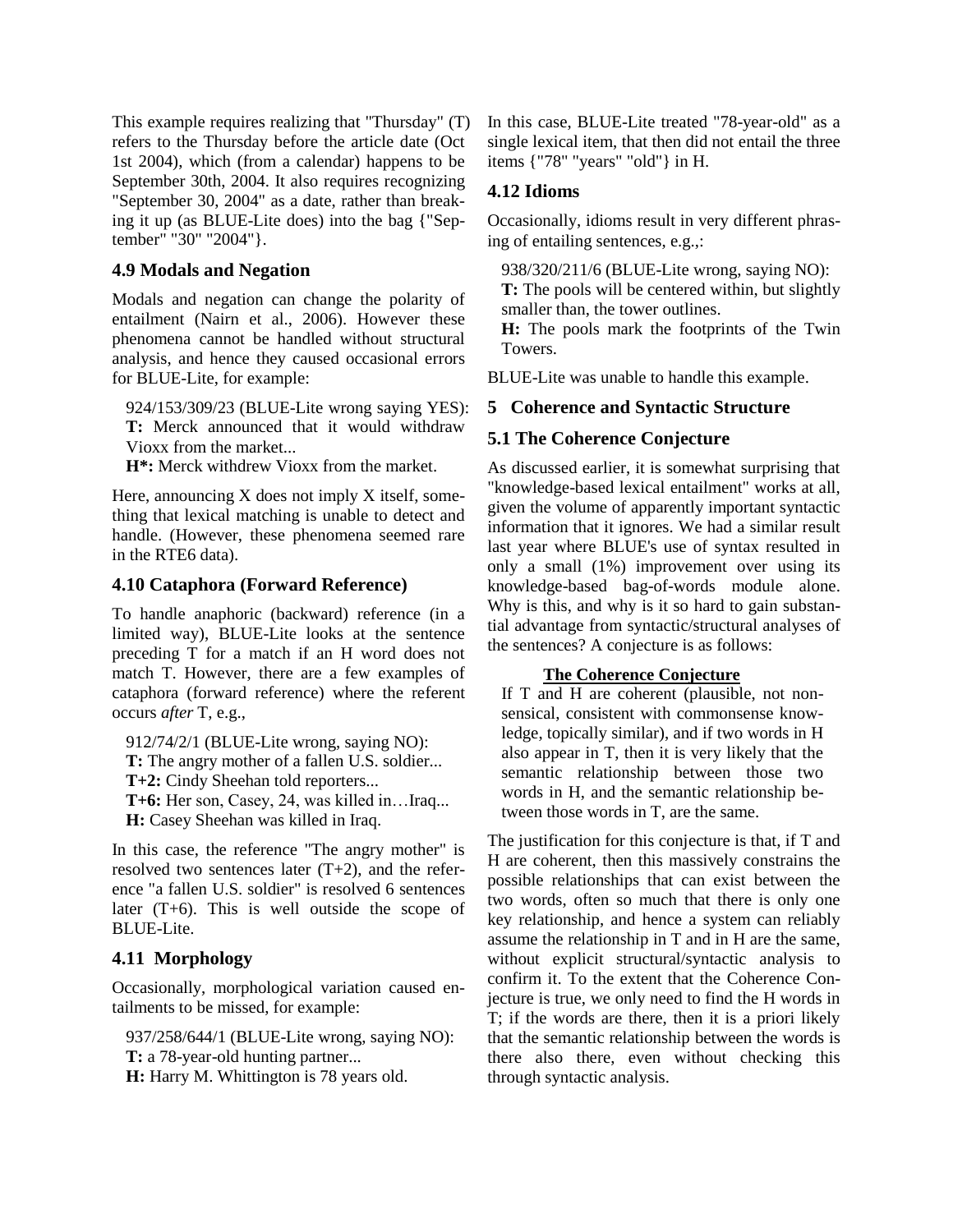Clearly, changing the word order changes the semantic relationship. But the important point here is that, in general, changing the the word order produces incoherent sentences, thus violating the premise of the Coherence Conjecture. For example, clearly T does not entail H in:

**T:** Einstein discovered relativity.

**H\*:** Relativity discovered Einstein.

But the important thing here is that an H like this will rarely occur in the kinds of "real life" settings that RTE has been considering to date, as H is incoherent.

The constraint on possible relationships is even stronger in RTE6, as both T and H are not only coherent, but also true in the world (as they are drawn from newspaper articles, to the extent that newspapers report the truth). Thus we do not see Hs in RTE6 that are false in the world such as:

**H\*:** Cindy Sheehan was killed in Iraq.

[It was her son, Casey]

**H\*:** Gerry Adams is the prime minister of Ireland. [It is (was) Bertie Ahern]

**H\*:** The European Medicines Agency is the maker of Vioxx. [It is Merck]

Such Hs would cause havoc for lexical approaches such as ours. However, as they are false in the world, they are not stated in newspaper articles, and therefore do not appear as hypotheses in the summarization setting of RTE6.

# **5.2 Coherence and Search Tasks**

In a more general search setting for RTE, however, where users are asking queries, the degree of coherence in the query may be less. For "true/false" questions (which can be answered using RTE technology by turning them into assertions) the user's query may in fact be false in the world, e.g.,:

**H:** Cindy Sheehan was killed in Iraq.

Although such queries increase the need for syntactic analysis, the Coherence Conjecture still applies; for example, we would not expect a question such as:

**H:** Iraq was killed in Cindy Sheehan.

as such a query would be incoherent. Again, coherence strongly constrains the allowable semantic relations between constituents.

A more challenging search setting for RTE is to answer "find a value" questions. Such questions can also be answered using RTE technology by substituting a linguistic variable (e.g., "someone", "something") for the queried item, and then turning the question into an assertion (H), for example:

Who is the prime minister of Ireland?

can be transformed into:

**H:** Someone is the prime minister of Ireland.

An RTE system's task is then to not only return an entailment decision, but also (for positive entailments) return the item that the linguistic variable (here, "someone") matched in the entailing text - in this case, hopefully the name of the Irish Prime Minister. Clearly in this setting, structural analysis is essential; a bag of words approach would consider any word in a sentence mentioning "prime minister of Ireland" to be a solution, clearly not a desirable outcome.

### **6. Conclusion**

Our RTE6 system, BLUE-Lite, can be characterized as performing "knowledge-based lexical entailment", using DIRT and WordNet as knowledge sources, using the sentence preceding T as context, and varying the entailment threshold depending on the topic. Our experiments show that a combination of all these features performs relatively well (F=44%), and also that a fairly simple baseline that uses none of these techniques, namely that all but one of the H words are in T, performs moderately well also (F=40%). Our failure analysis shows that a large number of problem types remain, most of which require reintroducing structural/syntactic analysis of the sentences. We have also conjectured that the lexical approach does relatively well because the sentences are coherent, thus heavily constraining the possible semantic relationships that will exist between words, limiting the additional value of explicit relational (structural) analysis.

Ultimately, we would like to build RTE systems with much higher performance than those of today. While BLUE-Lite's lexical approach performed well in relative terms, it still performed poorly in absolute terms -- we would like to do considerably better than an F-measure of 44%. Given the inherent upper bound on purely lexical methods, it is